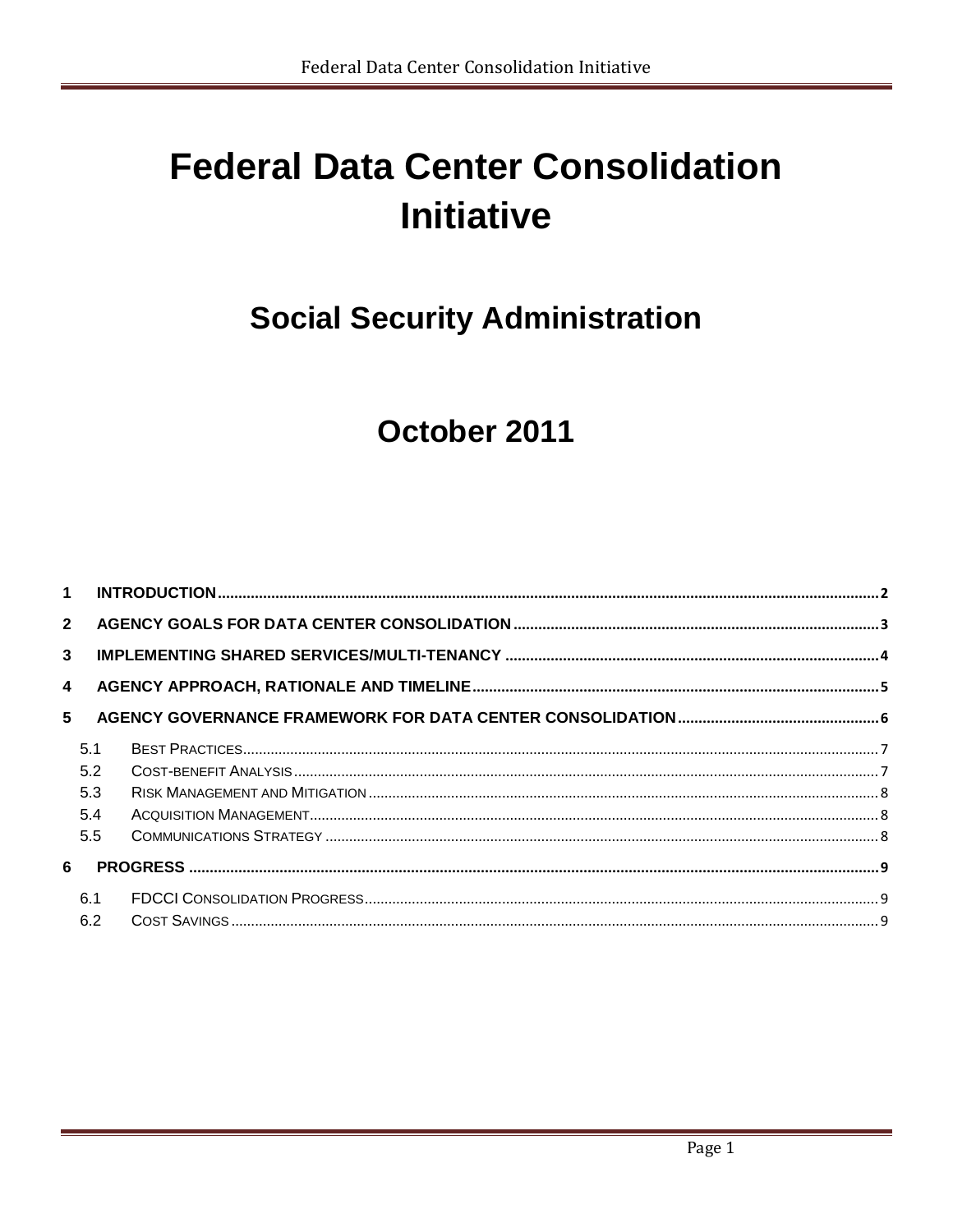### **1 Introduction**

The Social Security Administration (SSA) remains strongly committed to the appropriate design of our data center strategy to meet our data processing requirements effectively and efficiently. Over the years, we have moved decisively from a distributed to a more centralized model that takes into account efficiencies of scale, response time, data distribution requirements, and disaster recovery considerations.

Our most recent advancement of our raised floor environment occurred with the addition of the Second Support Center (SSC) in 2009. The SSC is a co-processing facility in North Carolina that works hand-in-hand with our National Computer Center (NCC) in Baltimore to process critical agency workloads and each act as the disaster backup for the workloads of the other center. Some capabilities, such as the public's access to www.socialsecurity.gov, employee access to the Internet, and IT operations control, are possible from both data centers simultaneously, thus ensuring these very important communications and control functions will never be off the air, even in the event of a disaster. The NCC-SSC disaster recovery capability replaced our previous disaster recovery capability, which relied on an expensive leased facility that was not able to provide sufficient capacity to fully support all of the agency's critical systems. The value of the shared operations control function has been proven during severe weather, fire alarms, and earthquakes when the SSC was able to take on additional responsibilities at a time when NCC staff was not able to make their way into work.

Currently, SSA is in the process of designing and building a new National Support Center (NSC) to replace the NCC, which has been in operation for over 30 years. Two independent studies (EYP and Lockheed Martin) have shown that the building's infrastructure (electrical, plumbing, HVAC) is reaching a critical stage and must be replaced with a new and up-to-date facility. SSA has been granted \$500M in American Recovery and Reinvestment Act of 2009 (ARRA) money to design, build, and migrate to a new data center that will be located in Urbana, Maryland. SSA will begin the IT migration to the new data center in January 2015 and be complete by June 2016.

As part of the requirements stage, SSA hired a consultant to research and deliver a growth model for the new data center that would provide power, space, cooling, and operational workload projections over the 30 year expected lifetime. As a result of this study, SSA is actively working on a consolidation and virtualization effort to enable the agency to capitalize on state-of-the-art energy efficient equipment layouts and designs. It will allow SSA to move into the new data center, which will have a reduced computer room floor footprint. Federal energy mandates for new federal buildings are the impetus for this effort with the goal to attain Leadership in Energy and Environmental Design (LEED) Gold Certification.

Verifying and tracking the equipment inventory has played a major factor in SSA's acquisition strategy for new data center hardware and is an ongoing process. Any new hardware request is reviewed as a virtualization candidate. The growth model predicts that this acquisition strategy, in conjunction with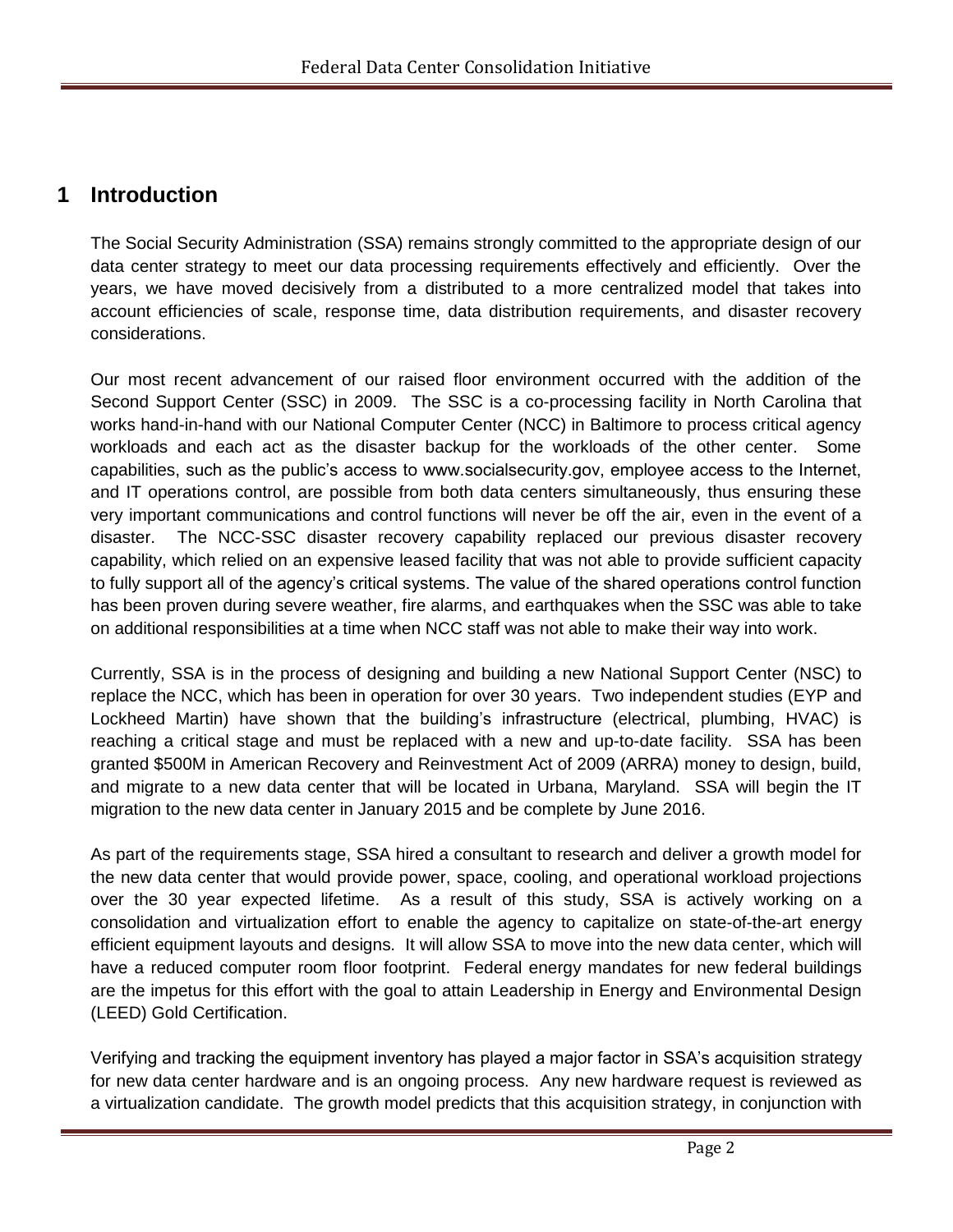the mainframe environment, will realize an overall virtualization percentage of 60%. While the virtualization percentage will increase due to technological advancements, in accordance with a projected 15% year-to-year server workload growth, SSA's goal is to reduce the 2009 baseline of approximately 1300 physical servers and maintain the hardware footprint to less than 1000 physical servers in the NSC over its 30 year lifetime.

Based on the fact that SSA has two data centers and will continue to have two data centers after the migration to the new NSC, SSA in the spirit of the goals of the Federal Data Center Consolidation Initiative (FDCCI) continually strives to reduce power consumption, maximize processing capabilities, and adhere to green IT initiatives. Therefore, all information discussed in this document will concentrate on information related to our consolidation/virtualization efforts in preparation for the migration from the NCC to the NSC, and take into consideration that both the NSC and SSC will coprocess and serve as disaster recovery sites for each other. The consolidation/virtualization strategies and goals therefore are applied in both data centers.

## **2 Agency Goals for Data Center Consolidation**

In preparation for the move from the NCC to the NSC, SSA will focus on consolidating and virtualizing major areas of our data processing footprint including servers, storage, and network. SSA is actively engaged in the planning and preparation for the migration. A workgroup has been in place since May 2009 whose original focus was on the requirements for the building but now the current focus also includes the IT migration aspect of the NSC Project. A consultant, procured with ARRA funding, has been hired to provide consultant services and work with SSA to produce a data center migration plan. This public/private partnership will concentrate on consolidation, virtualization, asset management, budget, and acquisition strategies. The goal is to maximize processing power through virtualization technologies to achieve higher energy savings and a decreased equipment footprint, which in turn will reduce operating costs and our carbon footprint.

Qualitative goals for Data Center Consolidation include:

- As a matter of course SSA aims to reduce, the Total Cost of Ownership for data center hardware, software, and operations, by continuing more effective acquisition and operations practices. These practices will automatically assume that any server request will be for a virtual server. A review will be performed when a waiver from virtualization is requested.
- Since SSA deals with a great amount of Personally Identifiable Information we will continue to comply with the Federal Information Security Management Act of 2002 to increase the overall IT security posture of the agency, by standardization, automation, and continuous risk monitoring.
- SSA is in the process of reviewing our current computing platforms to possibly reduce the number of operating systems, and capitalize on alternative and presumably less expensive operating systems like Linux. Linux is the basis for most X86 virtualization efforts, can run on any hardware platform, and is gaining in several sectors like Financial, Insurance, Airlines, and Federal Agencies.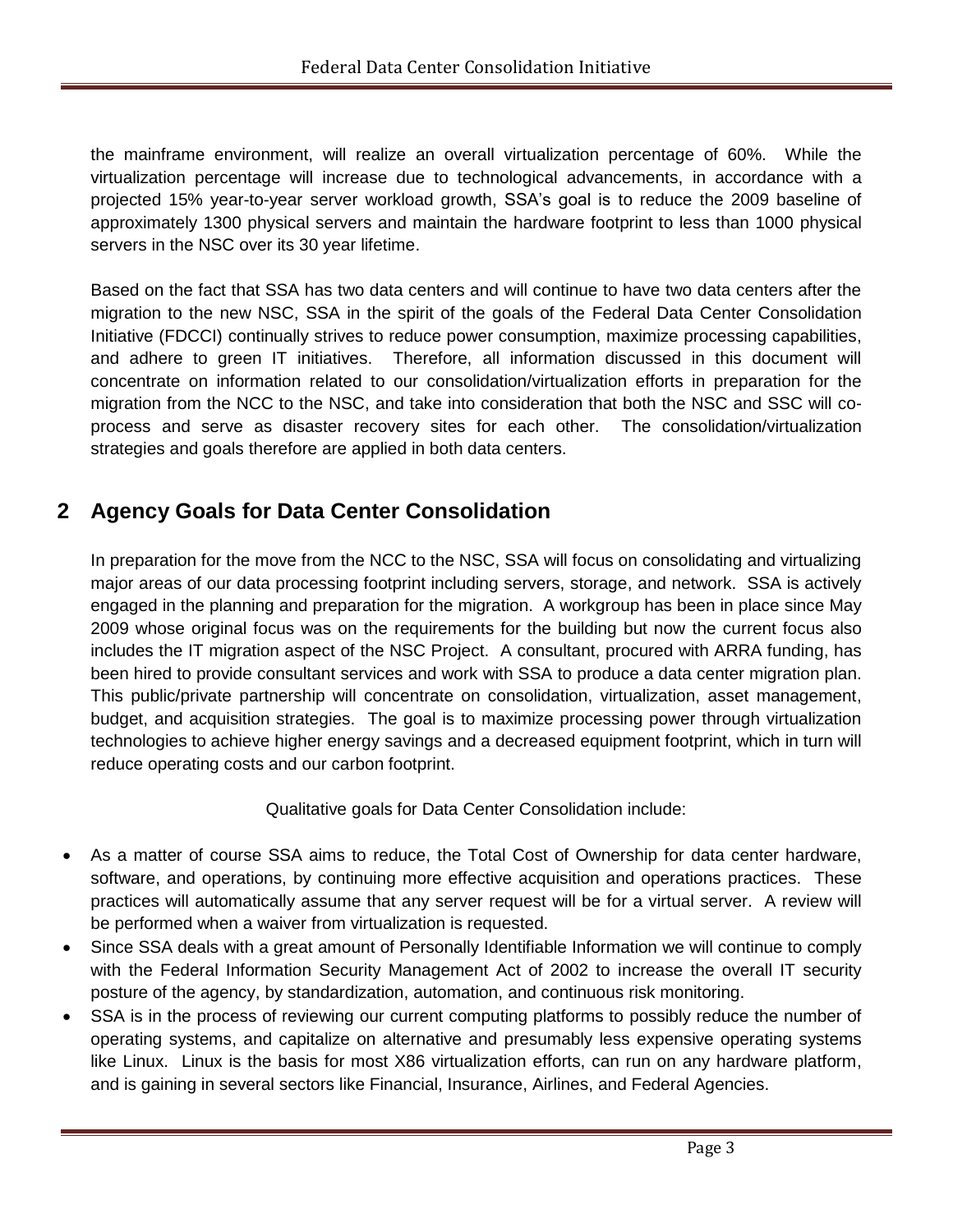SSA will continue to adhere to federal recommendations and guidelines promoting the use of Green IT by reducing the overall energy and real estate footprint of federal buildings. The chief directives are Executive Order 13423, Executive Order 13514, 42 U.S.C. and 10 C.F.R. § 433.7 Federal Building Energy Efficiency Standards.

Quantitative objectives for Data Center Consolidation:

- During the requirements phase of the NSC Project in 2009, SSA set a goal of being 60% virtualized by January 2015 for X86 and RISC based hardware as calculated by the following formula: 100x(1-(Phys Srvrs / Phys Srvrs + Virt Srvrs)). Our goal is to achieve less than 1000 servers in each data center.
- Energy efficient equipment containment strategies for both data centers will focus on optimizing the power usage effectiveness (PUE) rating by increasing inlet air temperatures in accordance with the 2008 American Society of Heating, Refrigerating and Air-Conditioning Engineers (ASHRAE) guidelines. SSA's goal is to achieve a PUE rating of 1.3 or better for both data centers.
- For the NSC, a LEED Gold Certification is a requirement. The U.S. Green Building Council (USGBC) will be the accrediting body.

## **3 Implementing Shared Services/Multi-tenancy**

SSA is both a customer and provider of cloud or shared service data processing. It makes sense that services that can be provided by a department or agency, which allows access to information at portal type locations; not directly related to the mission of the agency, be utilized to achieve cost savings and standardization throughout the federal government. Examples for SSA include:

- SSA currently allows other federal and state government agencies access to our internal systems for SSN verification. Used mostly by the Department of Homeland Security, State Motor Vehicle Agencies, and employers, this access allows positive identification verification in compliance with the USA Patriot Act of 2001.
- The FAQs link on SSA's public homepage is a cloud service provided by a private company.
- SSA's Access to Financial Institutions process is part of the Supplemental Security Income process, can be accessed via SSA's public homepage, and is a cloud service provided by a private company.
- SSA hosts data operations for the Health and Human Services Office of Child Support Enforcement (OCSE).
- Human Resources utilizes the Department of the Interior's Federal Personnel Payroll System.
- Human Resources utilizes USAJOBS and USA Staffing hosted by the Office of Personnel Management (OPM).
- Human Resources utilizes eQuip from OPM for security and suitability investigations.
- All SSA employees access payroll records through OPM's Employee Express website.
- All SSA employees access their Official Personnel Folder through OPM's eOPF web portal.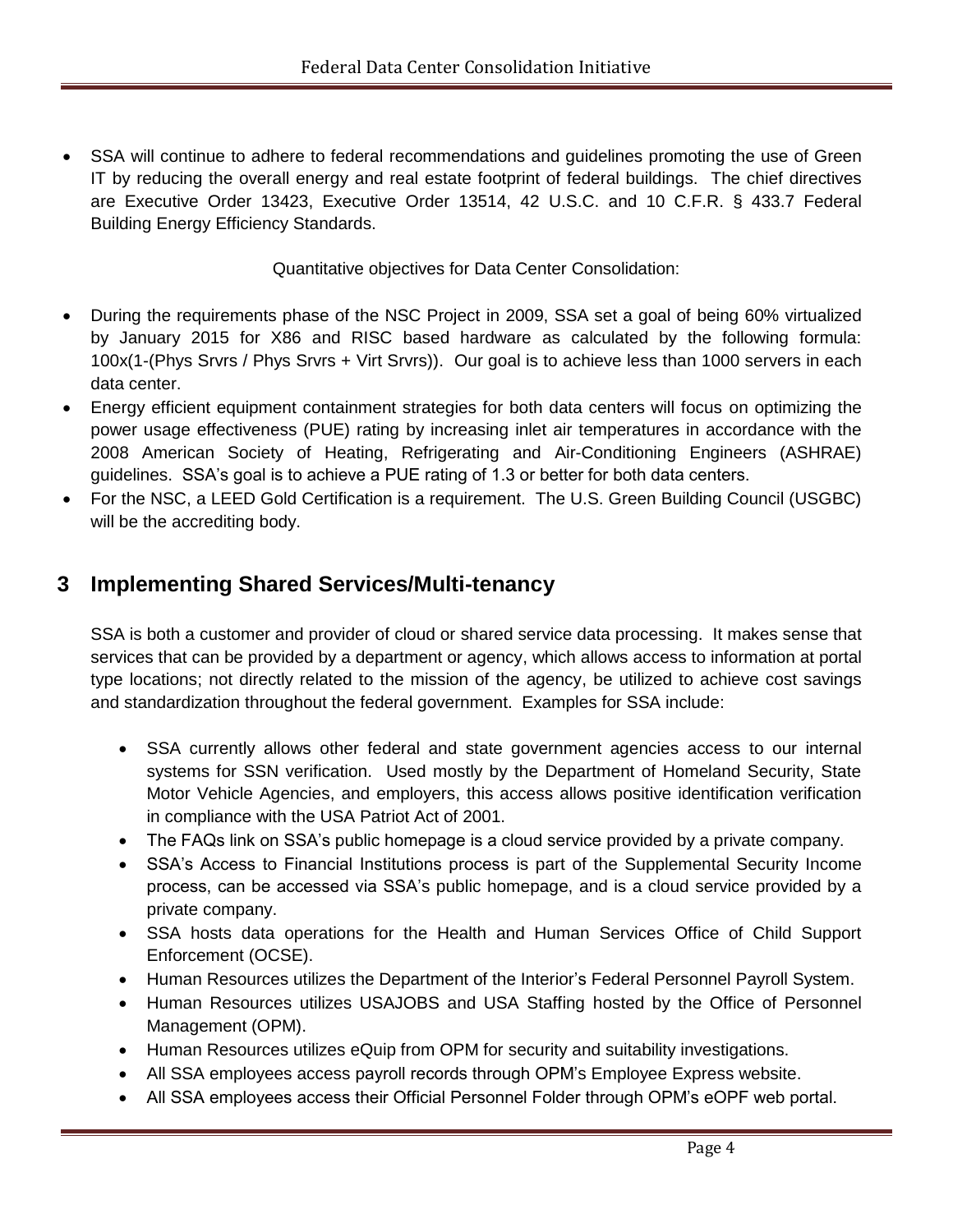- Citizen Access Routing Enterprise is a cloud-based call center solution utilizing Voice over Internet Protocol technology that improves services for SSA e-Gov initiatives.
- SSA's Office of Acquisition and Grants routinely utilizes FEDBIZOPS to conduct business.
- Electronic Disability is a national disability case processing system in which SSA collaborates with every state and territory of the US, as well as with private health care providers, to exchange and use disability data.

SSA will continue to provide and seek out cloud services that makes sense from a fiscal and operational standpoint. Due to federal building energy mandates, the new NSC is being built to house SSA workloads in addition to existing customer agency workloads only. At this time, multitenancy does not fit our business model (with the exception of OCSE) nor will extra space, power, and cooling be available for another agency's equipment.

## **4 Agency Approach, Rationale and Timeline**

SSA has two major efforts underway that dictate how both our data centers will reach parity in processing, as well as in reducing energy consumption. The first project is the SSC. Begun in 2005, the SSC became a co-processing data center in May of 2009 with the migration of our national Electronic Disability Case Processing system from the NCC. In addition, several production processing functions necessary for co-processing and disaster recovery were implemented at both data centers in order for both data centers to become a back up site for the other. This effort will conclude by the first quarter of 2013.

The second project began in early 2009 for the replacement of the existing NCC. Migration of all production services from the NCC to the new NSC will start in January 2015 and conclude in June 2016.

For both efforts, we are aggressively pursuing consolidation and virtualization efforts at both sites. We have committed to the reduction of the number of physical servers that will be housed in the NSC to less than 1000 for the life of the new data center. We will achieve this goal by implementing strict adherence to consolidation efforts tied to our acquisition and capacity planning processes. We have taken metrics of existing equipment, shown physical server utilization, and identified underused equipment. Decisions are then made to add applications and services from underutilized equipment to a consolidated server. We also view any new server acquisition request as a request for a virtual server. If a waiver is requested due to the nature of the application or appliance then decisions are made for the viability and acquisition of new server hardware.

SSA also has efforts underway that will contain the airflow for equipment that studies have shown greatly increase cooling metrics thereby reducing energy consumption, thus reducing operating costs. We need to pursue containment strategies first for the NSC because the projected energy requirements dictate an air containment strategy to meet the strict energy requirements for new federal buildings and second for the SSC to achieve processing parity and energy savings.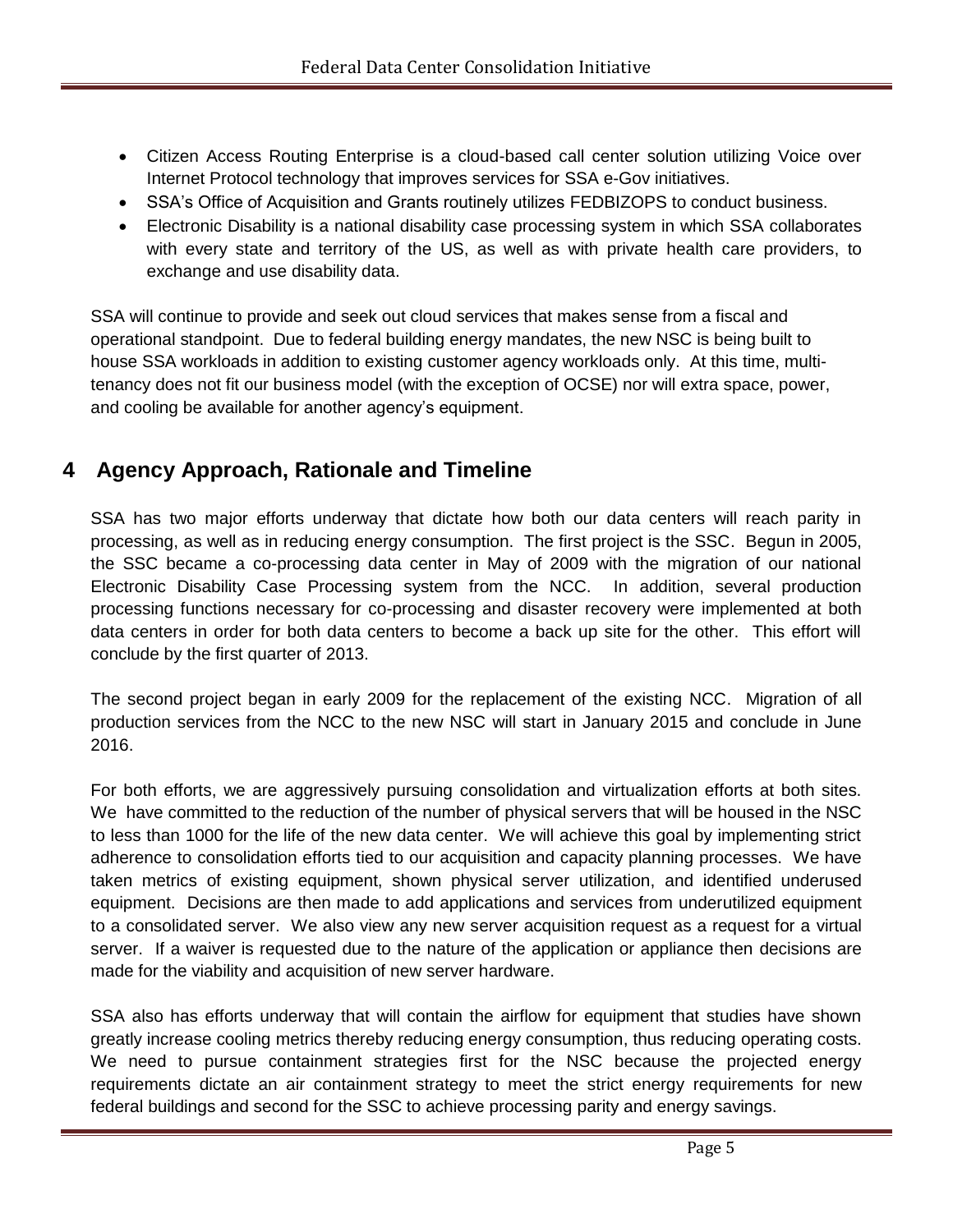We have committed to being 60% virtualized with less than 1000 physical servers in the NCC in order to fit into the footprint of the NSC. Our goal is to virtualize by no less than 15% each year until movein occurs at the NSC in January 2015. A workgroup is in place that measures and monitors the consolidation/virtualization process. This effort incorporates asset and acquisition management.

By the time we fully migrate to the NSC in June 2016, both the NSC and SSC will have implemented full consolidation/virtualization, air flow containment, will be true co-processing centers and the disaster recovery or back-up site for the other.

## **5 Agency Governance Framework for Data Center Consolidation**

The agency governance for the activities described in this document occurs at two levels. The Office of Telecommunications and Systems Operations proposes activities to occur over a two-year budgetplanning horizon. The Deputy Commissioner of Systems/Chief Information Officer (CIO) reviews the proposals, determines that the appropriate planning and oversight is in place, and maintains contact with the project team to ensure the agency achieves the desired outcomes.

The development of the new data center, an effort led by the Office of Facilities and Supply Management, is subject to a much more elaborate and agency-wide governance process. The Associate Commissioner for Facilities and Supply Management reports to a committee comprised of the Deputy Commissioner for Budget, Finance, and Management and the Deputy Commissioner for Systems/CIO. The Deputy Commissioners, in turn, meet regularly with the Chief of Staff and the Commissioner of Social Security to update them on progress and gain their views on directions. The entire process, supported by staff from each Deputy Commissioner organization, collaborates on requirements definition and other tasks. The building procurement activities are managed by GSA who collaborate with the Associate Commissioner for Facilities and Supply Management.

- As part of the ongoing consolidation/virtualization effort fiscal decisions are made that eliminate redundant isolated systems and spending on commodity software, infrastructure, and operations.
- An integrated team of federal employees and consultants has been organized to plan and execute all data center migration and consolidation/virtualization. This team consists of Program and Project managers that oversee every technical area related to data center efficiency.
- Each technical area monitors system compliance for energy savings, operational savings, and fiscal responsibility.
- In February 2008, Michael J. Astrue, the Commissioner of SSA, established the Future Systems Technology Advisory Panel (Panel) by authority of the Federal Advisory Committee Act. The mission of the Panel is to provide independent advice and recommendations on the future of systems technology and electronic services at SSA five to ten years into the future. The recommendations of the Panel will provide SSA a roadmap of future systems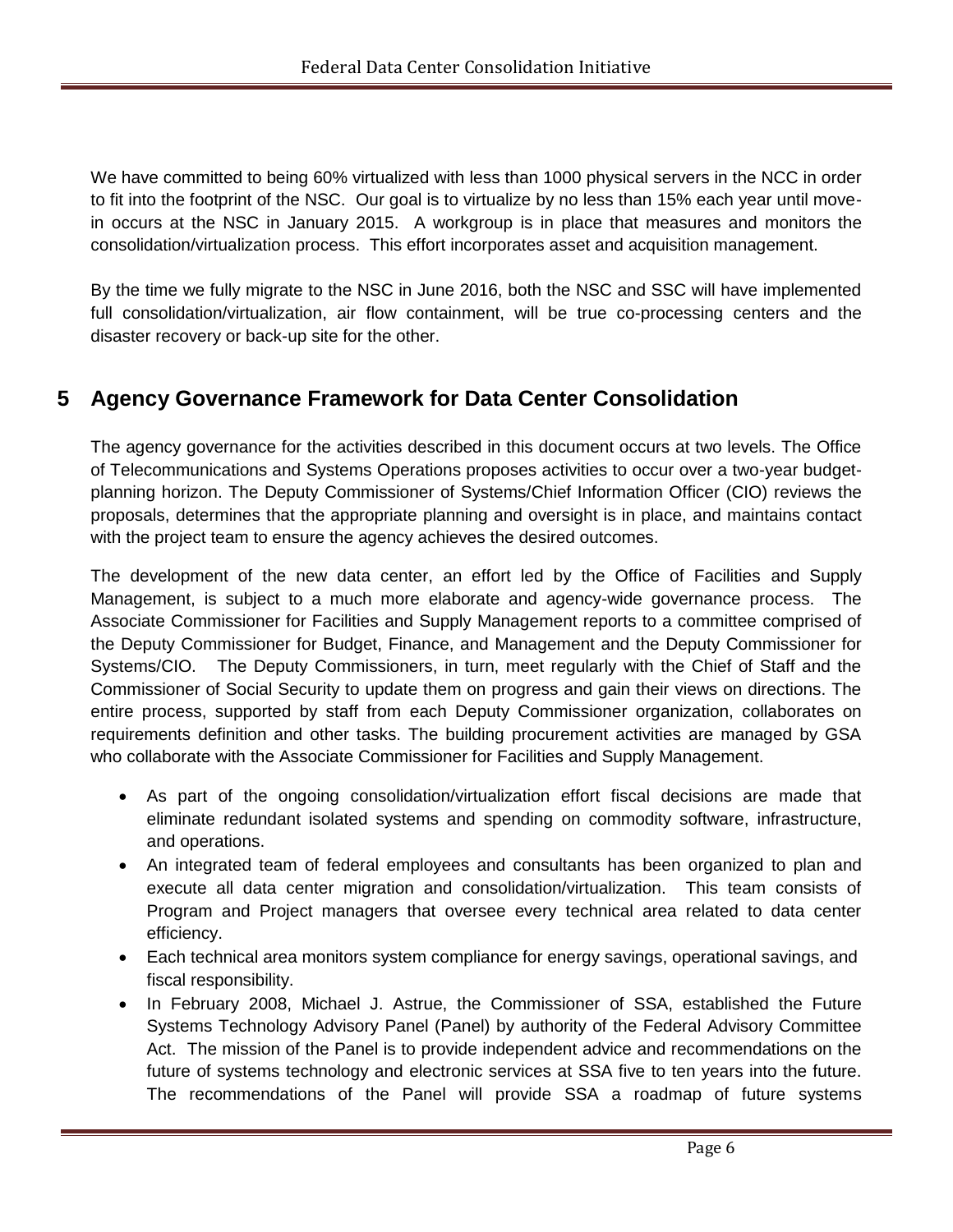technologies needed to carry out our statutory mission. Advice and recommendations will relate to areas of future Internet applications, customer service, privacy, and other arenas vital to SSA's ability to serve the American people.

#### **5.1 Best Practices**

As a result of the IT Workload Growth Model conducted by an independent consultant in response to the requirements phase of the NSC Project, a Consolidation/Virtualization project team was formed to start work on reducing the number of physical servers in the NCC so we will fit into the new NSC. This strategy also applies to the SSC. The study posited that SSA has a 15% year-to-year workload increase along with a 25% jump every 5 years. Our goal is to achieve 60% virtualization while keeping the number of servers in the NCC and eventually the NSC, to less than 1000 even as our workloads increase.

The workgroup first gathered server metrics from every production server to quantify server usage. This information was then presented to the hardware/software owners to show how we could improve efficiency by consolidation/virtualization.

Secondly, a fiscal process was put in place whereby all requests for new servers were first considered to be for a virtual server. If the support component insisted on a physical server then further justification and review is conducted, and finally a decision made. With this process in place, we have seen a monthly net increase of 20 servers in January be reduced to a net increase of zero or less currently. We have started to see a downturn in the total number of servers in the NCC. The SSC, keep in mind, is still being ramped up.

As a result of the higher server densities that can and will be achieved it is necessary to develop an air containment strategy. The new NSC will have Hot-Aisle-Containment while the NCC and SSC can take advantage of cost savings and higher cabinet densities by exploring the use of Cold-Aisle-Containment.

Another area being considered is the ability to be able to monitor both the IT equipment and the IT whitespace environmental metrics. This convergent monitoring will allow better distribution of virtual servers by allowing the movement of virtual servers away from a "hot" aisle to a "cold" or less utilized cabinet or row.

### **5.2 Cost-benefit Analysis**

Our goal for the NCC is to reduce the number of physical servers to 1000 by January 2015, the start of the IT migration to the NSC. We also plan by 2013 to have both the NCC and SSC reach parity in processing and disaster recovery capability. After we achieve processing parity between the two centers, we will continue to pursue aggressive virtualization. As our workloads increase 15-25% per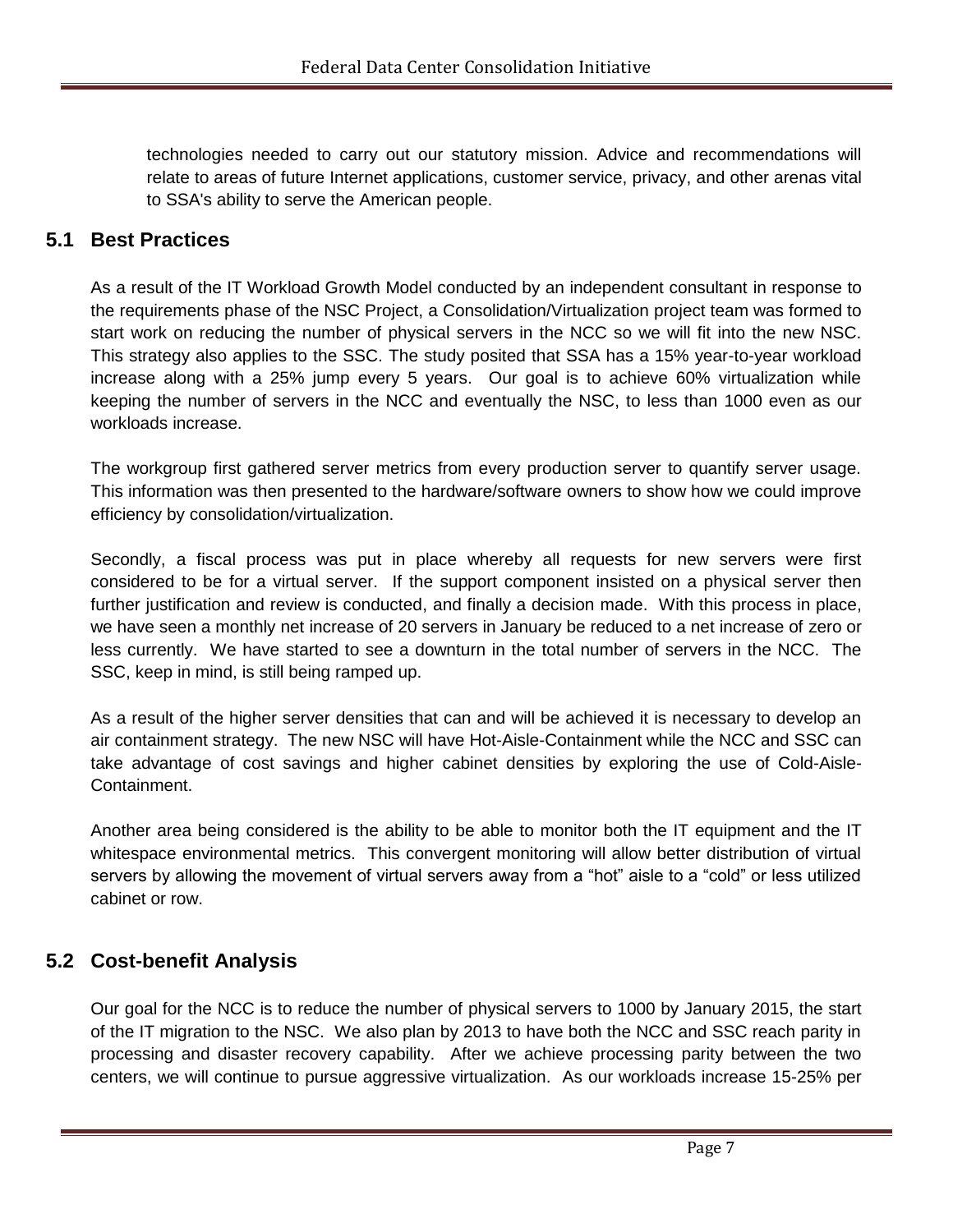year it will be necessary to keep up with processing capabilities. We are relying on continuing technological advances to stay within the forecasted footprint of our data centers.

Cost savings will be realized as we reduce the number of servers we have to buy and replace during the typical hardware lifecycle. Industry forecasts predict an eventual cost savings will be also achieved from air containment strategies and utility cost reductions.

For SSA over the next four years we will fully build out a second support center, build a new data center to replace the existing NCC, and continue to operate the NCC until June 2016. In that time, our equipment and workloads will increase. The savings we will realize will come from the approximately 300 physical server reduction in the NCC.

#### **5.3 Risk Management and Mitigation**

All projects here at SSA follow strict project management guidelines and principles. Several checks and balances are used to define and monitor risk at each level. All projects are required to have a dedicated project manager who oversees a project plan. If a project is large enough, an OMB 300 is maintained for further project and executive oversight. The project plan is vetted through multiple layers of management and regularly, progress is reported at each level. Deviations in project costs or milestones are dealt with in a collective management process. Appropriate measures are then taken to adjust project timelines and budgets.

#### **5.4 Acquisition Management**

SSA will control acquisition costs by carefully monitoring existing inventory, virtualization opportunities, vendor performance, and alternative supply options. SSA will continue to utilize existing government-wide purchasing vehicles, as well as SSA negotiated blanket purchase agreements. Acquisition planning and progress is carefully monitored on a weekly basis and subjected to multiple levels of executive oversight. Our goal is to further reduce acquisition costs by reducing the equipment footprint at both SSA data centers and continuing to explore cloud services offered by other agencies and private industry.

#### **5.5 Communications Strategy**

In accordance with the FDCCI, SSA will participate and communicate all necessary information as it relates to the goals and directives of the workgroup. SSA has regimented program and project management reporting processes that will continue as we strive for open and transparent information exchange about our progress. We adhere to all open government and Freedom of Information Act statutes and guidelines. Our Offices of Communications, and Legislative and Congressional Affairs will carry on activities that will inform and educate both the public and private sector.